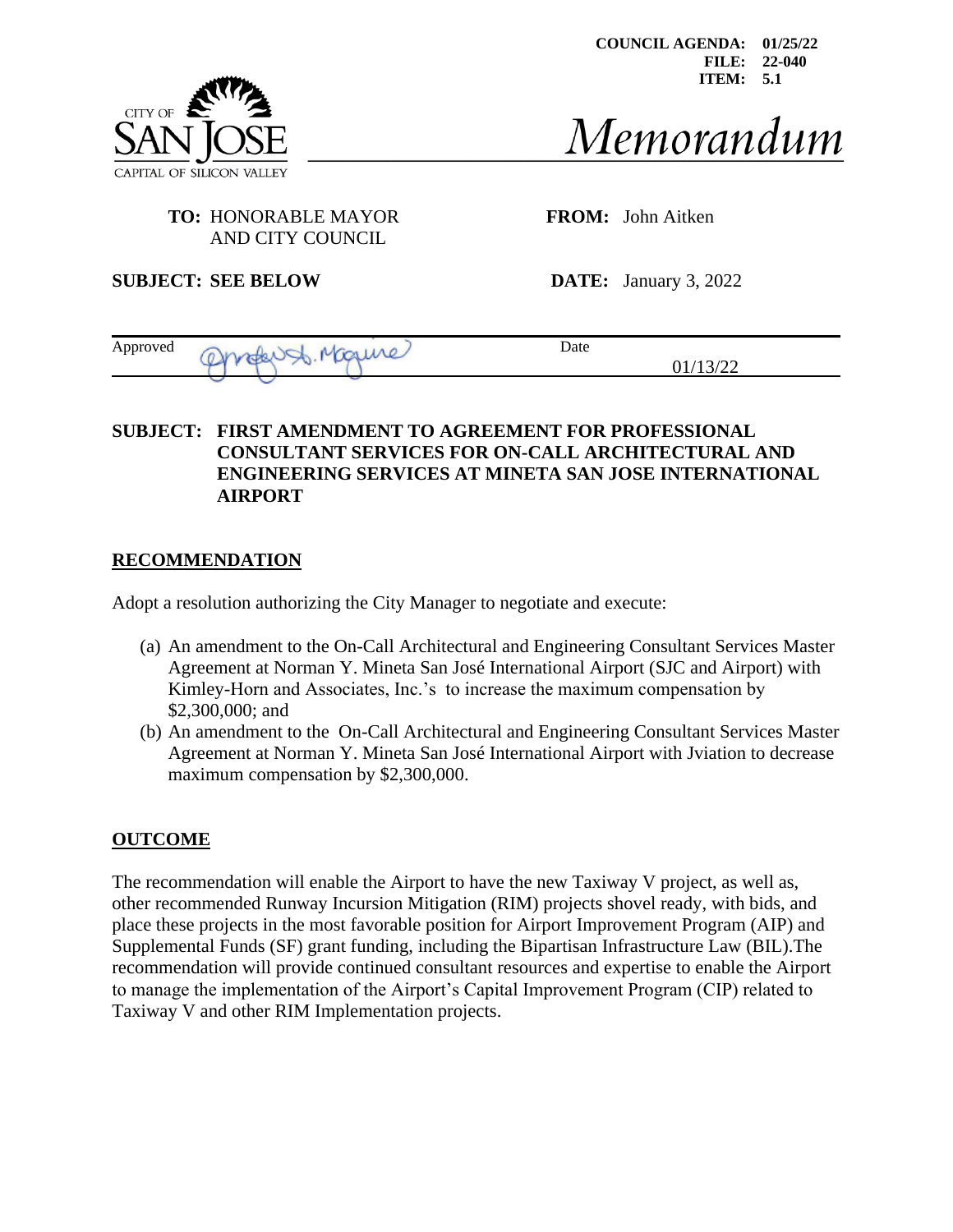## **BACKGROUND**

The FAA has expressed to staff to be ready for potential funding from the AIP, SF, and the BIL. The grant sources will be highly competitive and the projects that are shovel ready will be viewed as the most favorable for achieving grant awards. The projects the FAA expressly mentioned were the new Taxiway V and the other RIM projects.

To enable the new Taxiway V and other RIM projects to be shovel ready, staff is recommending additional financial contracting capacity to the Kimley Horn and Associates, Inc. (KHA) agreement.

On June 19, 2018, Council adopted a resolution to authorize the City Manager to negotiate and execute two (2) Master Consultant Agreements with 1) KHA and 2) Jviation Inc., (JVA) for On-Call Architectural and Engineering Services at Norman Y. Mineta San José International Airport for a period of five years from execution, in a total amount not to exceed \$6,000,000 for each Agreement.

The Airport's current on-call consultant agreements are scheduled to expire in June 2023. The Airport is proactively working to execute new on-call agreements in order to have a smooth transition when the current on-call agreements expire. This process will take approximately six to nine months to complete. The Airport's master agreement funding capacity with KHA is nearing depletion, with the remaining capacity committed to current CIP projects. KHA has the most experience with taxiway and RIM projects and is in the best position to complete the design work expeditiously.

In order for the Airport to take advantage of the additional grant funding in the AIP, SF, and the recently passed BIL, Airport needs to have "shovel-ready" projects with bids in hand by April 2022. The FAA awards grants based on actual bid results to sponsors that can submit grant applications and accept offers within hours of notification. In addition, having bids in hand for shovel ready projects positions the Airport favorably for grant funding.

One of the projects identified as a candidate for AIP, SF, and BIL grant funding is the new Taxiway (V) project (Project) which is one of the projects in the Airport's RIM Implementation. The Project is a three phase program (Phases 1-3) that replaces former Runway 11/29, determined to officially close as part of the recommendations from RIM Study completed and accepted by the FAA in 2021. Also, the Runway 11/29 closure was approved by City Council as part of the Master Plan Update and associated California Environmental Quality Act on April 28, 2020, item 5.1. The Project will be a full-length parallel Group-III/TDG-3 taxiway parallel to existing Taxiway W and will have six taxiway connectors V1-V6, connecting to a future apronedge taxi lane and expanded apron. The Project will implement airfield safety recommendations from the RIM by allowing unrestricted Group-III/TDG-3 aircraft operations, addressing a previous Modification of Standards (MOS) for the west side of the airfield for insufficient Taxiway Object Free Area. Additionally, the new taxiway will eliminate SJC's two published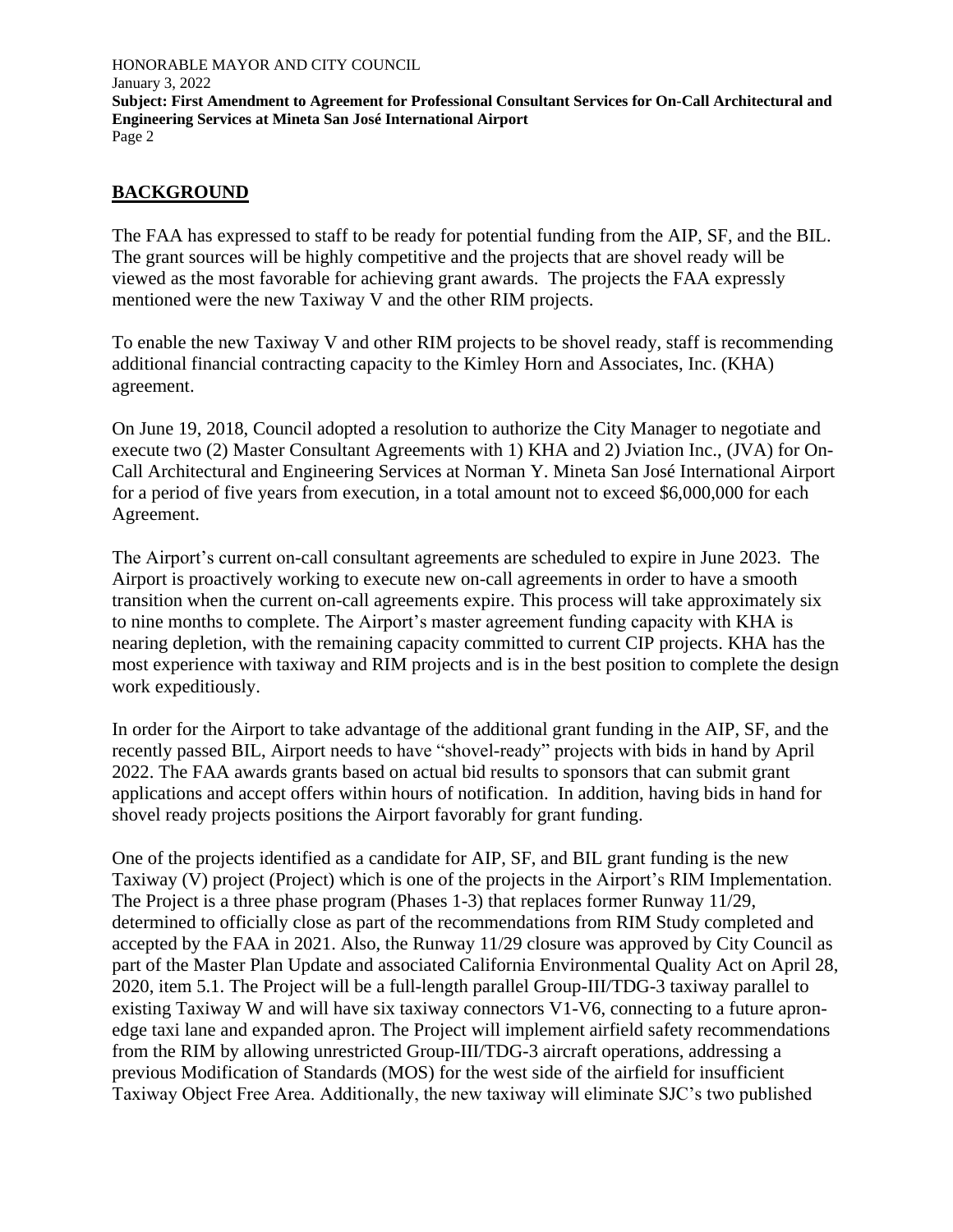hotspots for runway incursions associated with the former Runway 11/29 as published in the FAA's aeronautical charts. It was also address airfield geometry safety concerns on the airport's west side (general aviation aircraft) associated with direct aircraft access from apron to the runway. The Project includes PCC pavement, installation of drainage improvements, grading improvements, and installation of new airfield lighting and signage.

Airport has engaged KHA to carry out the design and bid support services for Phase 1 of the Project. Phase 1 includes approximately 414,000 square feet of pavement and includes two taxiway connectors, V5 and V6. Upon the FAA's advice the Airport is targeting the BIL grant by completing the design of Phases 2 and 3 of the Project with the same design consultant and having bids in hand by April 2022. The Airport recommends engaging KHA to carry out the design of Phases 2 and 3, but KHA doesn't have enough contract capacity in the existing agreement.

The Project fits the necessary preservation of airport infrastructure through reconstruction or rehabilitation criteria for FAA grant funding in the identified funding sources. Award of and construction contact for the Project is contingent upon the execution of the grant from the FAA.

#### **ANALYSIS**

This Council memorandum requests to take the opportunity to place SJC in the best position to effectively compete for either AIP, SF and/or BIL grant funding opportunity by engaging KHA to complete the design of Taxiway V and provide bid support services for Phases 2 and 3 of the Project.

Airport is proposing to reduce the contract capacity for JVA by \$2,300,000 and reallocate these funds to increase the contract capacity for KHA. This will increase the contract capacity for KHA by \$2,300,000 which will enable them to complete the design and bid support services for Phases 2 and 3 of the Project.

Despite the decrease in capacity for JVA by \$2,300,000, a \$1,200,000 capacity remains in the agreement to complete the CIP projects that are in process and currently assigned to JVA.

#### **CONCLUSION**

San José Municipal Code Section 4.12.210 requires that the City engage in a competitive procurement on all professional services contracts including consultant agreements exceeding \$10,000. Council may make a determination that an unusual or unique situation exists that makes the application of the requirements for competitive procurement of the services included in the consultant agreement amendment contrary to the public interest.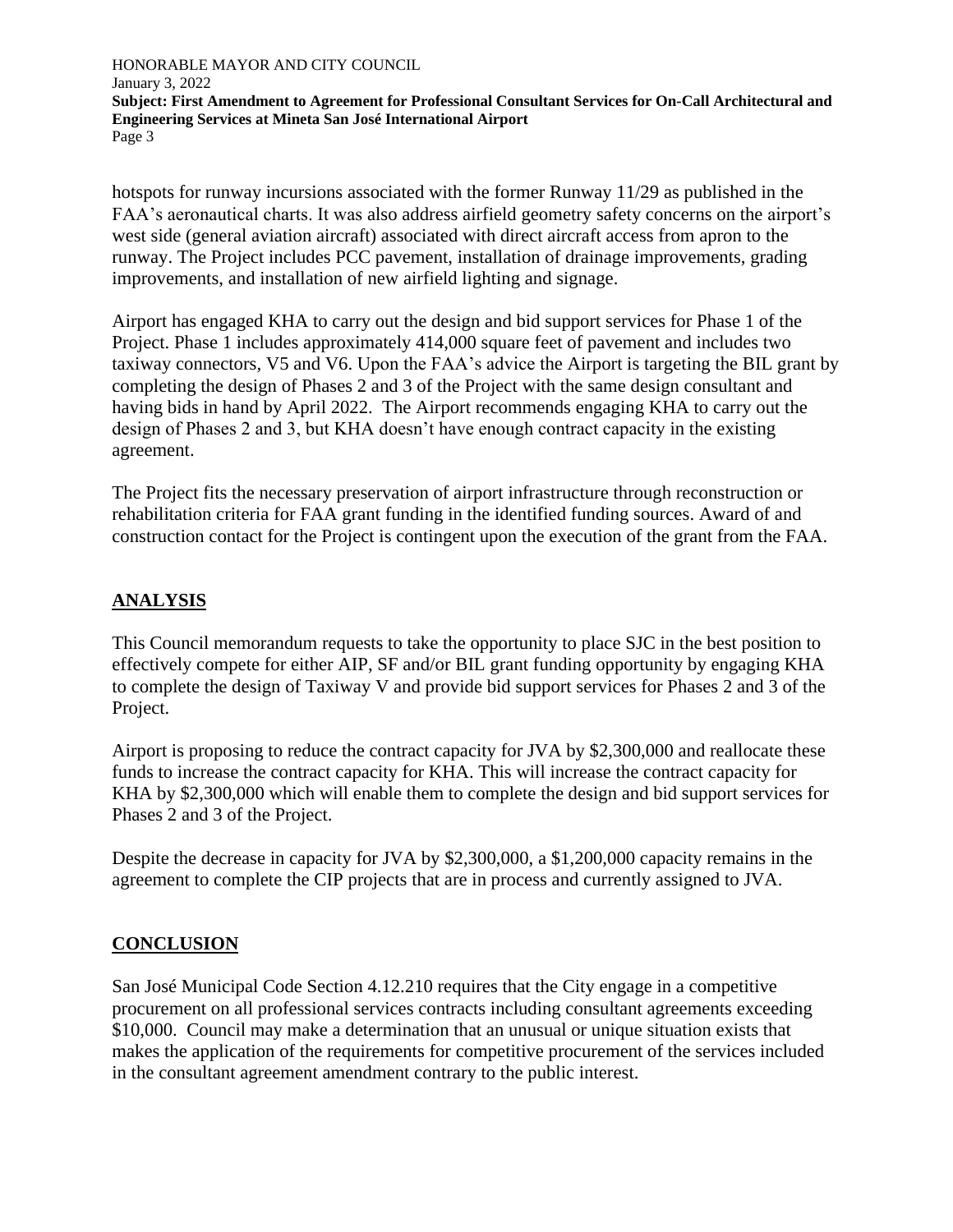Staff recommends that City Council determine it is not practicable to engage in a new competitive procurement because a continuation of the consultant's services is critical to enable the Airport to be in the best position to compete for the federal funding opportunities and in consideration of the tight timelines.

The increase in compensation for KHA's Master Consultant Services Agreement is requested to enable KHA to continue to provide design and bid support, and construction administration (CA) services for Phases 2 and 3 of the Project. KHA has the experience and ability to expeditiously perform this work in the timeframe the FAA has identified. This will also mitigate additional costs the Airport would incur and related delays by utilizing another on-call consultant.

The increase in compensation to KHA's contract by reallocating funds from JVA's contract will allow the Airport to have bids in hand for the Project and will align the Airport favorably for the grant opportunity.

## **EVALUATION AND FOLLOW-UP**

No additional follow up action with the Council is expected at this time.

#### **CLIMATE SMART SAN JOSE**

The recommendation in this memo has no effect on Climate Smart San José energy, water, or mobility goals.

#### **POLICY ALTERNATIVES**

*Alternative # 1: Reject increase in the additional contract capacity for KHA.*

**Pros:** None.

**Cons:** Airport will not be in the best position for available grant funding from either the AIP, SF or as part of the BIL.

**Reason for not recommending:** An increase in compensation to KHA's agreement will enable the Airport to compete for federal grant opportunities by having shovel ready projects in hand.

*Alternative # 2: Direct Airport to solicit for new On-call agreements for Architectural and Engineering design work at the Airport.*

**Pros:** The airport will have new contracts with required contracting capacity for the next 5 years.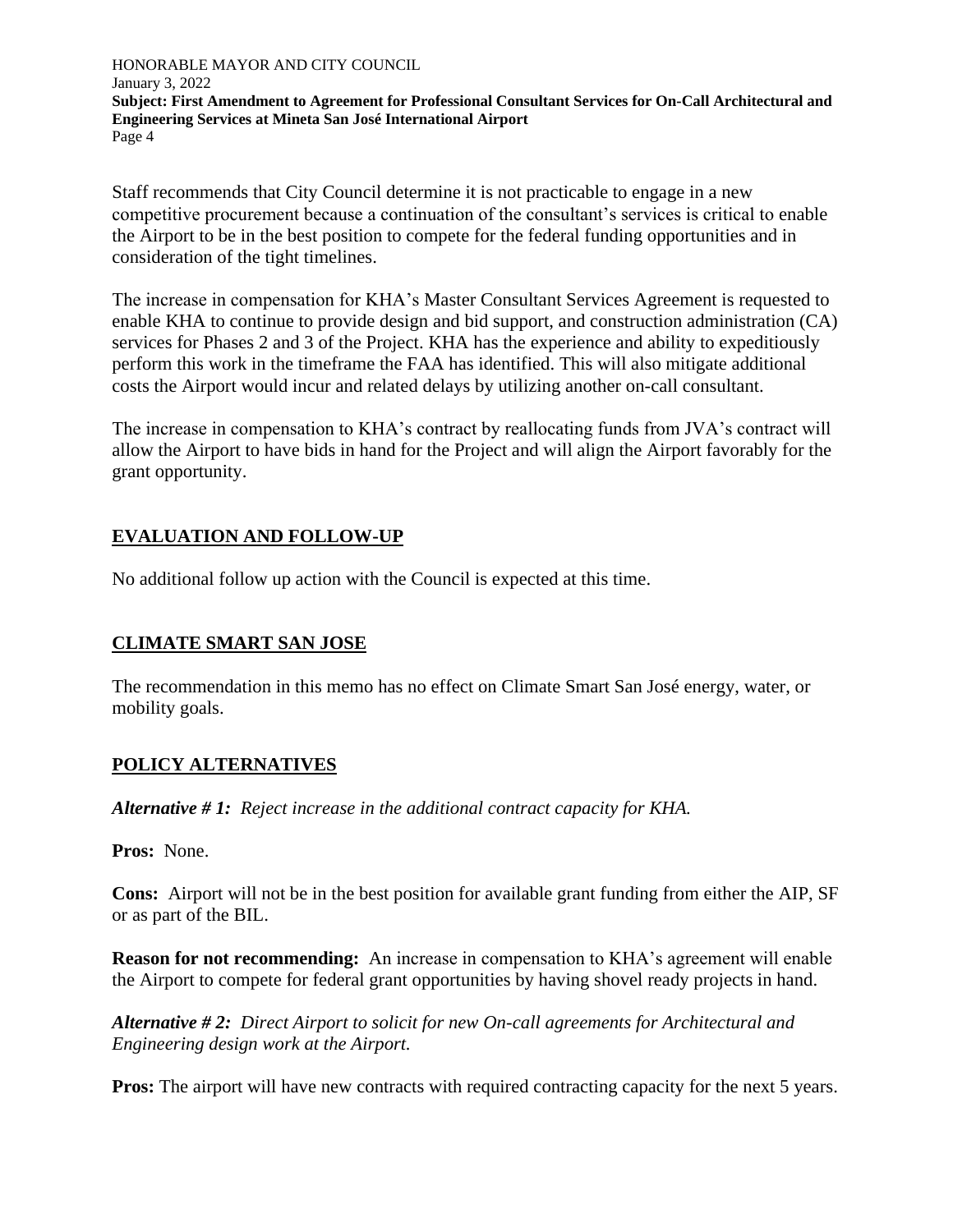**Cons:** Due to the time to solicit, select, and contracting for the new on call agreements will compromise the ability to have Taxiway V and other RIM projects in a competitive position to receive grant funding this year's cycle, as the FAA has provided guidance for SJC to have shovel ready projects.

**Reason for not recommending:** Without having Taxiway V and other RIM projects as shovel ready projects for this year's FAA funding cycle, federal funding for these safety enhancing projects will be delayed at least one year.

#### **PUBLIC OUTREACH**

This memorandum will be posted on the City's Council Agenda website for the January 25, 2022 Council Meeting.

## **COORDINATION**

This memorandum has been coordinated with the City Attorney's Office and the City Manager's Budget Office.

#### **COMMISSION RECOMMENDATION/INPUT**

No commission recommendation or input is associated with this action.

## **FISCAL/POLICY ALIGNMENT**

The San José Municipal Code requires that capital projects at the Airport be consistent with the adopted Airport Master Plan. The proposed improvement project would be a minor alteration of existing Airport facilities and is therefore consistent with the adopted Airport Master Plan pursuant to San José Municipal Code Section 25.04.210(B)(4).

This project is consistent with several initiatives identified in the Economic Development Strategy adopted by Council in November 2003, and aligns most significantly with:

- Strategic Initiative #1: Build a World-Class Airport and Air Services, and
- Strategic Initiative #5: Support the Growth (and Start-up) of Local Businesses Small and Large (5.12 - increase access to City contracting and purchasing opportunities through improvements to communication and the procurement process).